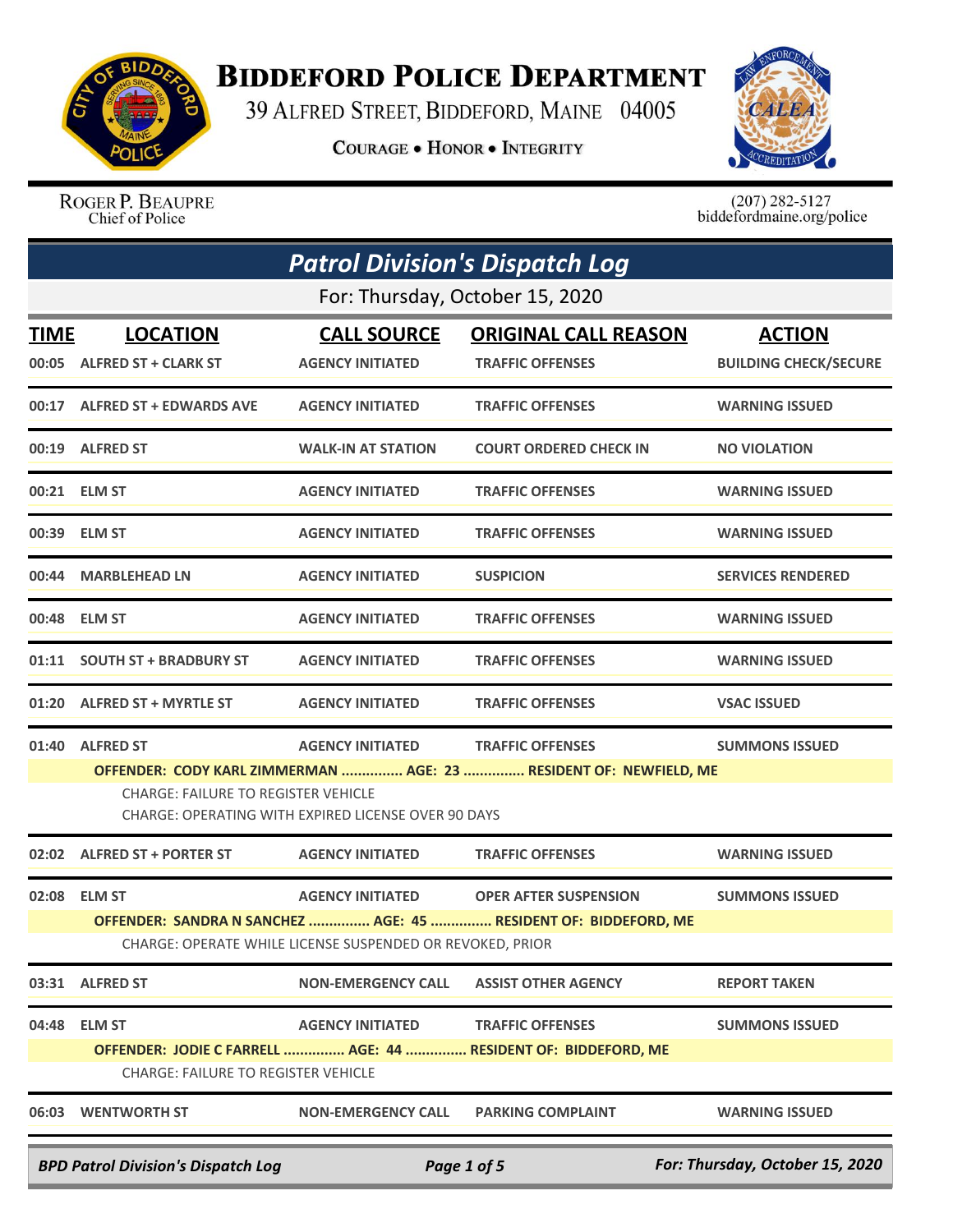| <b>TIME</b> | <b>LOCATION</b>                                                                                                 | <b>CALL SOURCE</b>        | <b>ORIGINAL CALL REASON</b>                                           | <b>ACTION</b>               |  |
|-------------|-----------------------------------------------------------------------------------------------------------------|---------------------------|-----------------------------------------------------------------------|-----------------------------|--|
|             | 07:15 WEST ST                                                                                                   | <b>AGENCY INITIATED</b>   | <b>TRAFFIC OFFENSES</b>                                               | <b>WARNING ISSUED</b>       |  |
| 07:29       | <b>GRANITE ST</b>                                                                                               | <b>AGENCY INITIATED</b>   | <b>TRAFFIC OFFENSES</b>                                               | <b>VSAC ISSUED</b>          |  |
| 07:33       | <b>HILL ST + PARKER RIDGE RD</b>                                                                                | <b>AGENCY INITIATED</b>   | <b>TRAFFIC OFFENSES</b>                                               | <b>SUMMONS ISSUED</b>       |  |
|             | <b>CHARGE: FAILURE TO REGISTER VEHICLE</b>                                                                      |                           | OFFENDER: DAVID L BERARD  AGE: 31  RESIDENT OF: BIDDEFORD, ME         |                             |  |
| 07:35       | <b>GUINEA RD</b>                                                                                                | <b>NON-EMERGENCY CALL</b> | <b>ANIMAL COMPLAINT</b>                                               | <b>SERVICES RENDERED</b>    |  |
|             | 07:36 HORRIGAN CT                                                                                               | <b>AGENCY INITIATED</b>   | <b>PAPERWORK</b>                                                      | <b>PAPERWORK SERVED</b>     |  |
|             | 07:58 HILL ST                                                                                                   | <b>AGENCY INITIATED</b>   | <b>TRAFFIC OFFENSES</b>                                               | <b>VSAC ISSUED</b>          |  |
|             | 08:08 MAY ST + VICTORY LN                                                                                       | <b>E-911 CALL</b>         | <b>CHECK WELFARE</b>                                                  | <b>REPORT TAKEN</b>         |  |
|             | 08:13 GOVE ST                                                                                                   | <b>AGENCY INITIATED</b>   | <b>PAPERWORK</b>                                                      | <b>PAPERWORK NOT SERVED</b> |  |
| 08:30       | <b>MAIN ST</b>                                                                                                  | <b>AGENCY INITIATED</b>   | <b>PAPERWORK</b>                                                      | <b>PAPERWORK NOT SERVED</b> |  |
|             | 08:35 BRADBURY ST                                                                                               | <b>AGENCY INITIATED</b>   | <b>PAPERWORK</b>                                                      | <b>PAPERWORK SERVED</b>     |  |
|             | 08:48 WEST ST + ELM ST                                                                                          | <b>AGENCY INITIATED</b>   | <b>TRAFFIC OFFENSES</b>                                               | <b>VSAC ISSUED</b>          |  |
|             | 08:53 ALFRED ST                                                                                                 | <b>AGENCY INITIATED</b>   | <b>PAPERWORK</b>                                                      | <b>PAPERWORK NOT SERVED</b> |  |
| 09:13       | <b>POOL ST</b>                                                                                                  | <b>AGENCY INITIATED</b>   | <b>TRAFFIC OFFENSES</b>                                               | <b>WARNING ISSUED</b>       |  |
|             | 09:16 ALFRED ST + LAMBERT ST                                                                                    | <b>AGENCY INITIATED</b>   | <b>TRAFFIC OFFENSES</b>                                               | <b>WARNING ISSUED</b>       |  |
|             | 09:22 CENTER ST + KOSSUTH ST                                                                                    | <b>E-911 CALL</b>         | <b>FIGHTS</b>                                                         | <b>ARREST(S) MADE</b>       |  |
|             |                                                                                                                 |                           | OFFENDER: AARON MICHAEL DOUCETTE  AGE: 35  RESIDENT OF: BIDDEFORD, ME |                             |  |
|             | CHARGE: DISORDERLY CONDUCT, FIGHTING<br>CHARGE: VIOLATING CONDITION OF RELEASE<br><b>CHARGE: WARRANT ARREST</b> |                           |                                                                       |                             |  |
|             |                                                                                                                 |                           | OFFENDER: SCOTT ALLEN MERCIER  AGE: 28  RESIDENT OF: BIDDEFORD, ME    |                             |  |
|             | CHARGE: DISORDERLY CONDUCT, FIGHTING                                                                            |                           |                                                                       |                             |  |
| 09:40       | <b>BARRA RD</b>                                                                                                 | <b>E-911 CALL</b>         | 911 MISUSE                                                            | <b>DISPATCH HANDLED</b>     |  |
| 09:42       | <b>SULLIVAN ST</b>                                                                                              | <b>WALK-IN AT STATION</b> | <b>PAPERWORK</b>                                                      | <b>SERVICES RENDERED</b>    |  |
| 09:44       | <b>BARRA RD</b>                                                                                                 | <b>E-911 CALL</b>         | 911 MISUSE                                                            | <b>DISPATCH HANDLED</b>     |  |
|             | 09:47 ELM ST                                                                                                    | <b>E-911 CALL</b>         | <b>DISTURBANCE / NOISE</b>                                            | <b>SERVICES RENDERED</b>    |  |
| 09:49       | <b>BRADBURY ST</b>                                                                                              | <b>NON-EMERGENCY CALL</b> | <b>PARKING COMPLAINT</b>                                              | <b>NO ACTION REQUIRED</b>   |  |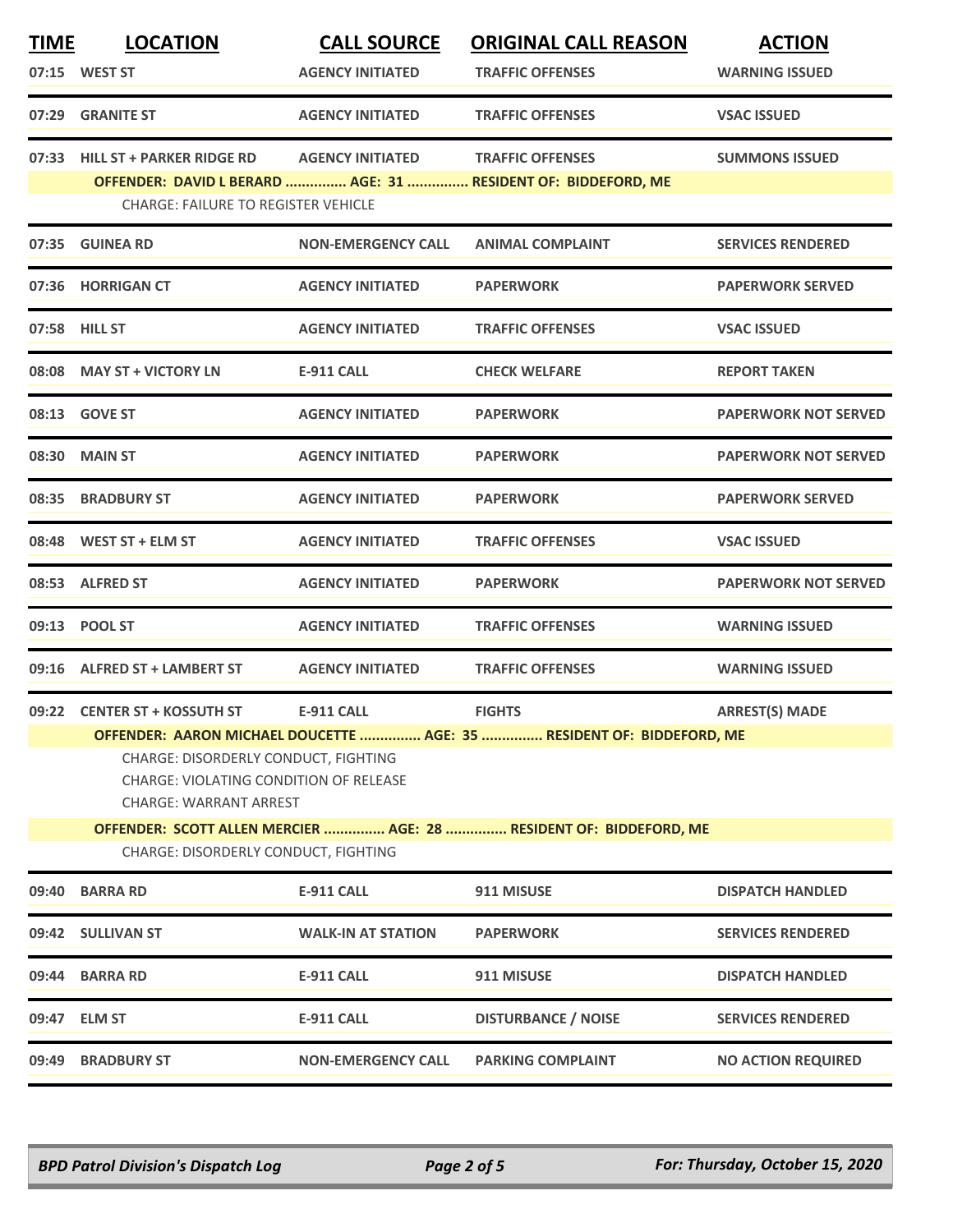| <b>TIME</b> | <b>LOCATION</b><br>09:52 ELM ST                                   | <b>CALL SOURCE</b><br><b>NON-EMERGENCY CALL</b>         | <b>ORIGINAL CALL REASON</b><br><b>SHOPLIFTING</b>                   | <b>ACTION</b><br><b>SUMMONS ISSUED</b> |
|-------------|-------------------------------------------------------------------|---------------------------------------------------------|---------------------------------------------------------------------|----------------------------------------|
|             |                                                                   | <b>CHARGE: THEFT BY UNAUTHORIZED TAKING OR TRANSFER</b> | OFFENDER: TIMOTHY LIBBY  AGE: 35  RESIDENT OF: BIDDEFORD, ME        |                                        |
|             |                                                                   |                                                         |                                                                     |                                        |
|             | 10:02 ALFRED ST                                                   | <b>E-911 CALL</b>                                       | <b>ALL OTHER</b>                                                    | <b>NO ACTION REQUIRED</b>              |
|             | 10:06 BIRCH ST                                                    | <b>E-911 CALL</b>                                       | <b>ALL OTHER</b>                                                    | <b>SERVICES RENDERED</b>               |
|             | 10:17 CUTTS ST                                                    | <b>WALK-IN AT STATION</b>                               | <b>PAPERWORK</b>                                                    | <b>SERVICES RENDERED</b>               |
|             | 10:23 WEST ST                                                     | <b>NON-EMERGENCY CALL</b>                               | <b>MISSING PERSON</b>                                               | <b>REPORT TAKEN</b>                    |
|             | 10:26 HILL ST                                                     | <b>WALK-IN AT STATION</b>                               | <b>WRIT OF POSSESSION</b>                                           | <b>ARREST(S) MADE</b>                  |
|             | <b>CHARGE: CRIMINAL TRESPASS</b><br><b>CHARGE: WARRANT ARREST</b> |                                                         | OFFENDER: BENJAMIN BRYANT YORK  AGE: 40  RESIDENT OF: BIDDEFORD, ME |                                        |
|             | 10:49 GREEN ST                                                    | <b>NON-EMERGENCY CALL</b>                               | FRAUD / SCAM                                                        | <b>REPORT TAKEN</b>                    |
|             | 10:50 MYRTLE ST                                                   | <b>NON-EMERGENCY CALL</b>                               | <b>CHECK WELFARE</b>                                                | <b>REPORT TAKEN</b>                    |
|             | 10:51 GOVE ST                                                     | <b>WALK-IN AT STATION</b>                               | <b>PARKING COMPLAINT</b>                                            | <b>SERVICES RENDERED</b>               |
|             | 11:08 SUMMER ST                                                   | <b>NON-EMERGENCY CALL</b>                               | <b>ANIMAL COMPLAINT</b>                                             | <b>SERVICES RENDERED</b>               |
|             | 11:29 POOL ST                                                     | <b>AGENCY INITIATED</b>                                 | <b>TRAFFIC OFFENSES</b>                                             | <b>WARNING ISSUED</b>                  |
|             | 11:40 POOL ST                                                     | <b>AGENCY INITIATED</b>                                 | <b>TRAFFIC OFFENSES</b>                                             | <b>VSAC ISSUED</b>                     |
|             | 11:58 POOL ST                                                     | <b>AGENCY INITIATED</b>                                 | <b>TRAFFIC OFFENSES</b>                                             | <b>WARNING ISSUED</b>                  |
|             | 12:08 MEDICAL CENTER DR                                           | <b>E-911 CALL</b>                                       | 911 MISUSE                                                          | <b>REFERRED OTHER AGENCY</b>           |
|             | 12:22 ADAMS ST                                                    | <b>E-911 CALL</b>                                       | <b>JUVENILE OFFENSES</b>                                            | <b>GONE ON ARRIVAL</b>                 |
|             | 12:24 PEARL ST                                                    | E-911 CALL                                              | 911 MISUSE                                                          | <b>DISPATCH HANDLED</b>                |
|             | 13:16 ALFRED ST                                                   | <b>NON-EMERGENCY CALL</b>                               | <b>ANIMAL COMPLAINT</b>                                             | <b>SERVICES RENDERED</b>               |
|             | 13:25 POMERLEAU ST                                                | <b>NON-EMERGENCY CALL</b>                               | <b>POLICE INFORMATION</b>                                           | <b>SERVICES RENDERED</b>               |
|             | 13:29 HILL ST                                                     | <b>AGENCY INITIATED</b>                                 | <b>TRAFFIC OFFENSES</b>                                             | <b>VSAC ISSUED</b>                     |
|             | 13:43 JEFFERSON ST                                                | <b>AGENCY INITIATED</b>                                 | <b>PAPERWORK</b>                                                    | <b>VSAC ISSUED</b>                     |
|             | 13:44 MCKENNEY DR                                                 | <b>WALK-IN AT STATION</b>                               | <b>CHECK WELFARE</b>                                                | <b>REPORT TAKEN</b>                    |
|             | 13:57 WEST CUTTS ST                                               | <b>RADIO</b>                                            | <b>CODES ENFORCEMENT</b>                                            | <b>SERVICES RENDERED</b>               |

*BPD Patrol Division's Dispatch Log Page 3 of 5 For: Thursday, October 15, 2020*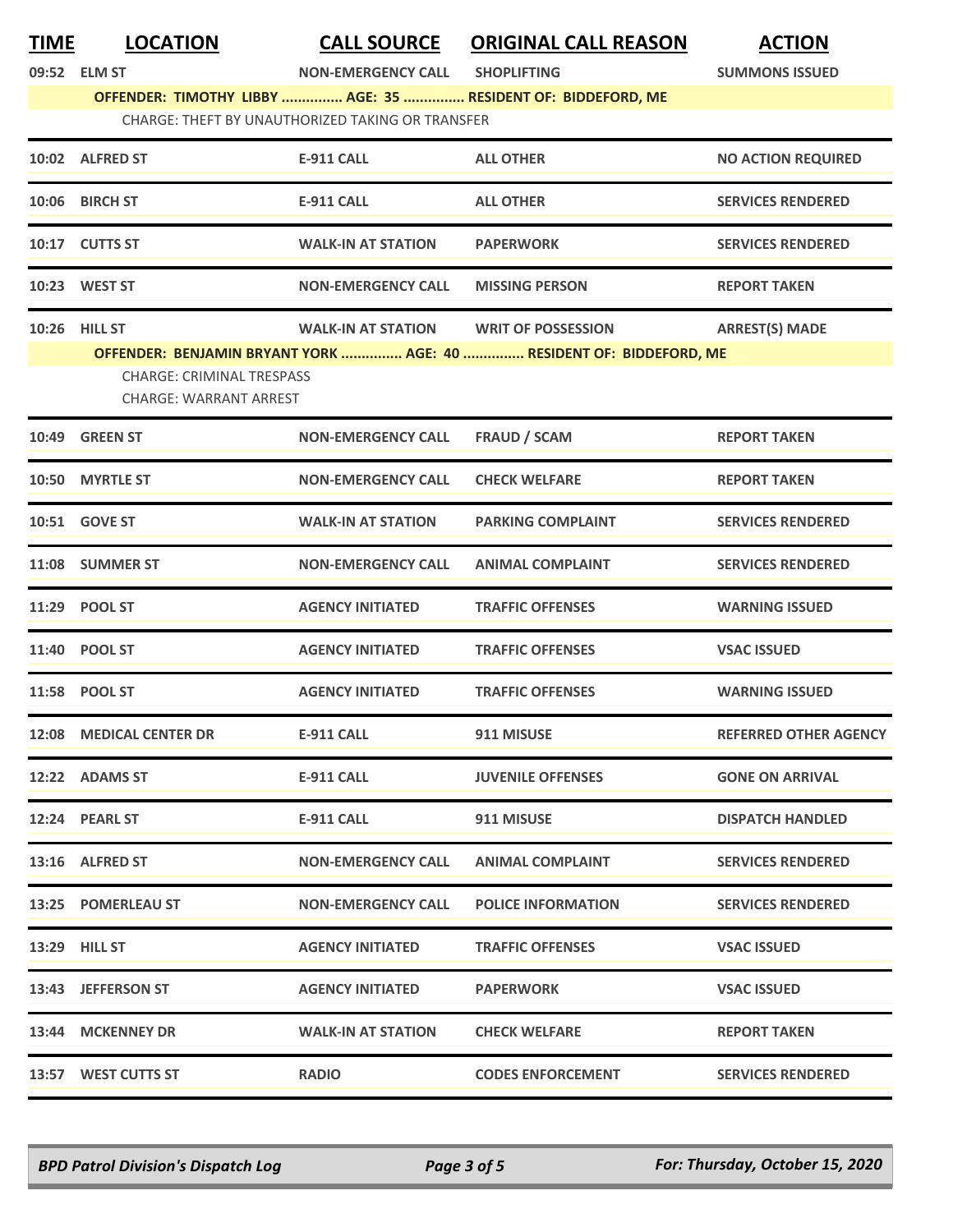| <b>TIME</b> | <b>LOCATION</b>                                  | <b>CALL SOURCE</b>                                  | <b>ORIGINAL CALL REASON</b>                                     | <b>ACTION</b>               |
|-------------|--------------------------------------------------|-----------------------------------------------------|-----------------------------------------------------------------|-----------------------------|
|             | 13:59 ALFRED ST                                  | <b>AGENCY INITIATED</b>                             | <b>TRAFFIC OFFENSES</b>                                         | <b>VSAC ISSUED</b>          |
|             | 14:06 BUZZELL RD                                 | <b>AGENCY INITIATED</b>                             | <b>PRO-ACTIVE RESPONSE TEAM</b>                                 | <b>NO VIOLATION</b>         |
|             | 14:26 MARINER WAY                                | <b>E-911 CALL</b>                                   | 911 MISUSE                                                      | <b>SERVICES RENDERED</b>    |
|             | 14:27 ALFRED ST                                  | <b>AGENCY INITIATED</b>                             | <b>TRAFFIC OFFENSES</b>                                         | <b>VSAC ISSUED</b>          |
|             | <b>14:30 HILL ST</b>                             | <b>NON-EMERGENCY CALL</b>                           | <b>ANIMAL COMPLAINT</b>                                         | <b>SERVICES RENDERED</b>    |
|             | <b>14:34 YORK ST</b>                             | <b>E-911 CALL</b>                                   | 911 MISUSE                                                      | <b>SERVICES RENDERED</b>    |
|             | 14:34 HILL ST                                    | <b>NON-EMERGENCY CALL</b>                           | <b>TRESPASSING</b>                                              | <b>SERVICES RENDERED</b>    |
|             | <b>15:03 DUPONT AVE</b>                          | <b>NON-EMERGENCY CALL</b>                           | <b>PARKING COMPLAINT</b>                                        | <b>SERVICES RENDERED</b>    |
|             | 15:36 SOUTH ST                                   | <b>AGENCY INITIATED</b>                             | <b>TRAFFIC OFFENSES</b>                                         | <b>WARNING ISSUED</b>       |
|             | 16:13 CUTTS ST                                   | <b>AGENCY INITIATED</b>                             | <b>PAPERWORK</b>                                                | <b>PAPERWORK NOT SERVED</b> |
|             | 16:27 SUMMER ST                                  | <b>NON-EMERGENCY CALL</b>                           | <b>DRUG</b>                                                     | <b>REPORT TAKEN</b>         |
|             | 16:28 ADAMS ST                                   | <b>NON-EMERGENCY CALL</b>                           | <b>CRIMINAL MISCHIEF</b>                                        | <b>REPORT TAKEN</b>         |
|             | 16:28 FOSS ST                                    | <b>E-911 CALL</b>                                   | <b>CHECK WELFARE</b>                                            | <b>SERVICES RENDERED</b>    |
|             | <b>16:29 SULLIVAN ST</b>                         | <b>AGENCY INITIATED</b>                             | <b>PAPERWORK</b>                                                | <b>PAPERWORK SERVED</b>     |
|             | 16:33 ALFRED ST + MAINE TPKE                     | <b>AGENCY INITIATED</b>                             | <b>TRAFFIC OFFENSES</b>                                         | <b>WARNING ISSUED</b>       |
|             | 16:39 MAIN ST                                    | <b>NON-EMERGENCY CALL</b>                           | <b>DOMESTIC COMPLAINTS</b>                                      | <b>REPORT TAKEN</b>         |
|             | 16:41 MAIN ST                                    | <b>NON-EMERGENCY CALL</b>                           | <b>CHECK WELFARE</b>                                            | <b>SERVICES RENDERED</b>    |
|             | 17:14 ALFRED ST + ANDREWS RD                     | <b>RADIO</b>                                        | <b>VEHICLE CRASH - POLICE ONLY</b>                              | <b>STATE FORM TAKEN</b>     |
|             |                                                  |                                                     | OFFENDER: BRANDON B LAVOIE  AGE: 28  RESIDENT OF: WATERBORO, ME |                             |
|             |                                                  | CHARGE: OPERATING WITH EXPIRED LICENSE OVER 90 DAYS |                                                                 |                             |
|             | 17:20 SUMMER ST                                  | <b>NON-EMERGENCY CALL</b>                           | <b>SUSPICION</b>                                                | <b>NEGATIVE CONTACT</b>     |
|             | <b>17:38 PIKE ST</b>                             | <b>NON-EMERGENCY CALL</b>                           | <b>ESCORTS / RELAYS</b>                                         | <b>REPORT TAKEN</b>         |
|             | 17:39 PROSPECT ST                                | <b>NON-EMERGENCY CALL</b>                           | <b>CHECK WELFARE</b>                                            | <b>SERVICES RENDERED</b>    |
|             | 17:43 POOL ST + FOSS ST                          | <b>AGENCY INITIATED</b>                             | <b>TRAFFIC OFFENSES</b>                                         | <b>WARNING ISSUED</b>       |
|             | 18:13 PRECOURT ST + MOUNTAIN RD AGENCY INITIATED |                                                     | <b>DISABLED VEHICLE</b>                                         | <b>NO ACTION REQUIRED</b>   |
|             | 18:26 ALFRED ST                                  | <b>WALK-IN AT STATION</b>                           | <b>ASSIST CITIZEN</b>                                           | <b>NO ACTION REQUIRED</b>   |
|             |                                                  |                                                     |                                                                 |                             |

*BPD Patrol Division's Dispatch Log Page 4 of 5 For: Thursday, October 15, 2020*